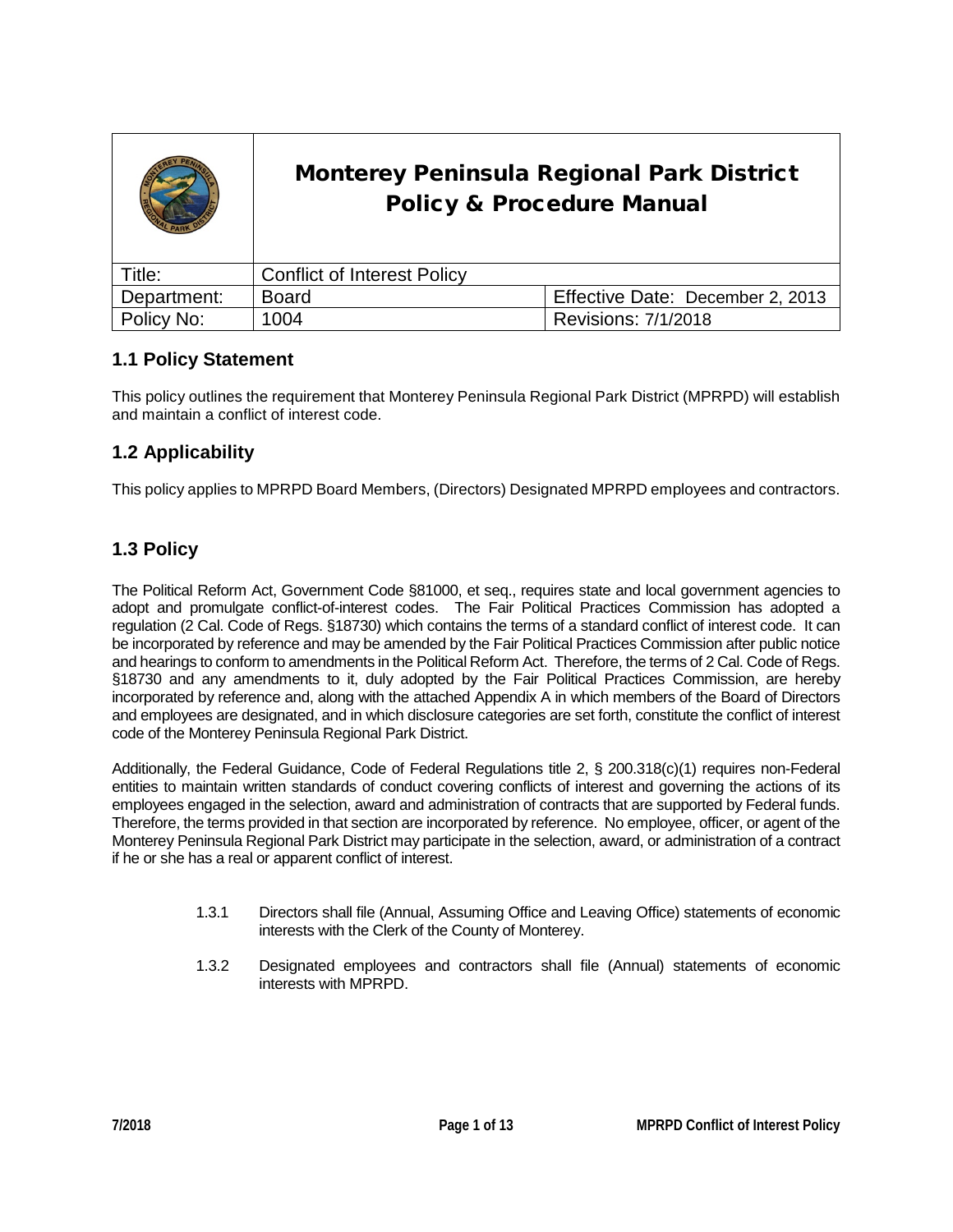## **APPENDIX A:**

# **CONFLICT OF INTEREST CODE FOR THE MONTEREY PENINSULA REGIONAL PARK DISTRICT**

The Political Reform Act, Government Code Sections 81000, et seq., requires state and local government agencies to adopt and promulgate Conflict of Interest Codes. The Fair Political Practices Commission has adopted a regulation, 2 Cal. Adm. Code Section 18730, which contains the terms of a standard Conflict of Interest Code, which can be incorporated by reference, and which may be amended by the Fair Political Practices Commission to conform to amendments in the Political Reform Act after public notice and hearings. Therefore, the terms of 2 Cal. Adm. Code Section 18730 and any amendments to it duly adopted by the Fair Political Practices Commission are hereby incorporated by reference and, along with the attached Appendix in which officials and employees are designated and disclosure categories are set forth, constitute the Conflict of Interest Code of the Monterey Peninsula Regional Park District.

Pursuant to Section 4(A) of the standard Code, designated employees shall file statements of economic interests with their agency. Upon receipt of the statements of the Board of Directors, the Agency shall make and retain a copy and forward the original of these statements to the County of Monterey. Statements for all other designated employees will be retained by the agency.

Amend 2 Cal. Code of Regs. Section 18730 to read:

18730. Provisions of Conflict of Interest Codes

(a) Incorporation by reference of the terms of this regulation along with the designation of employees and the formulation of disclosure categories in the Appendix referred to below constitute the adoption and promulgation of a conflict of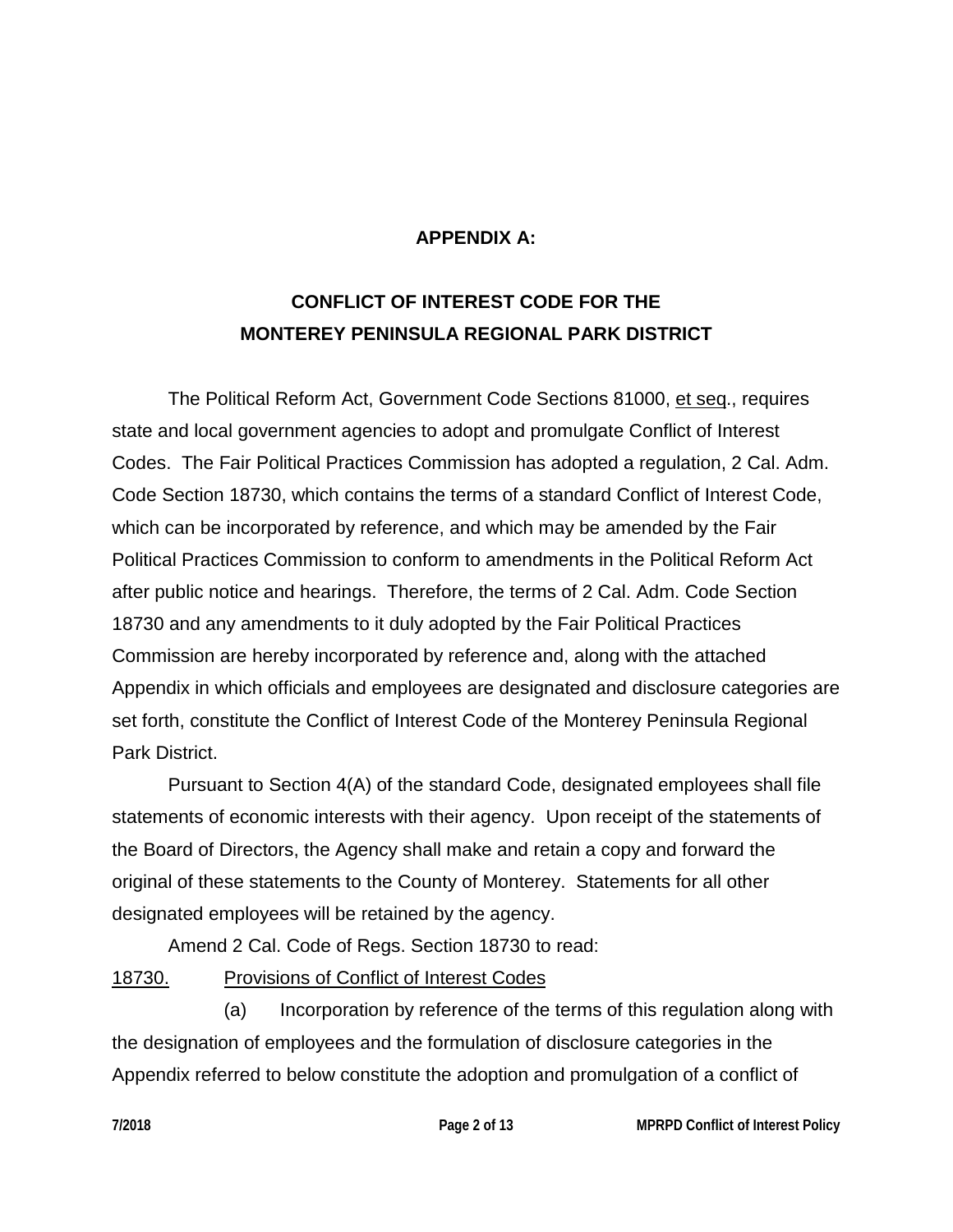interest code within the meaning of Government Code Section 87300 or the amendment of a conflict of interest code within the meaning of Government Code Section 87306 if the terms of this regulation are substituted for terms of a conflict of interest code already in effect. A code so amended or adopted and promulgated requires the reporting of reportable items in a manner substantially equivalent to the requirements of Article 2 of Chapter 7 of the Political Reform Act, Government Code Section 81000, et. seq. The requirements of a conflict of interest code are in addition to other requirements of the Political Reform Act, such as the general prohibition against conflicts of interest contained in Government Code Section 87100, and to other state or local laws pertaining to conflicts of interest.

(b) The terms of a conflict of interest code amended or adopted and promulgated pursuant to this regulation are as follows:

(1) Section 1. Definitions.

The definitions contained in the Political Reform Act of 1974, regulations of the Fair Political Practices Commission (2 Cal. Code of Regs. Section 18100, et seq.), and any amendments to the Act or regulations, are incorporated by reference into this conflict of interest code.

(2) Section 2. Designated Employees.

The persons holding positions listed in the Appendix are designated employees. It has been determined that these persons make or participate in the making of decisions which may forseeably have a material effect on financial interests.

(3) Section 3. Disclosure Categories.

This code does not establish any disclosure obligation for those designated employees who are also specified in Government Code Section 87200 if they are designated in this code in that same capacity or if the geographical jurisdiction of this agency is the same as or is wholly included within the jurisdiction in which those persons must report their financial interests pursuant to Article 2 of Chapter 7 of the Political Reform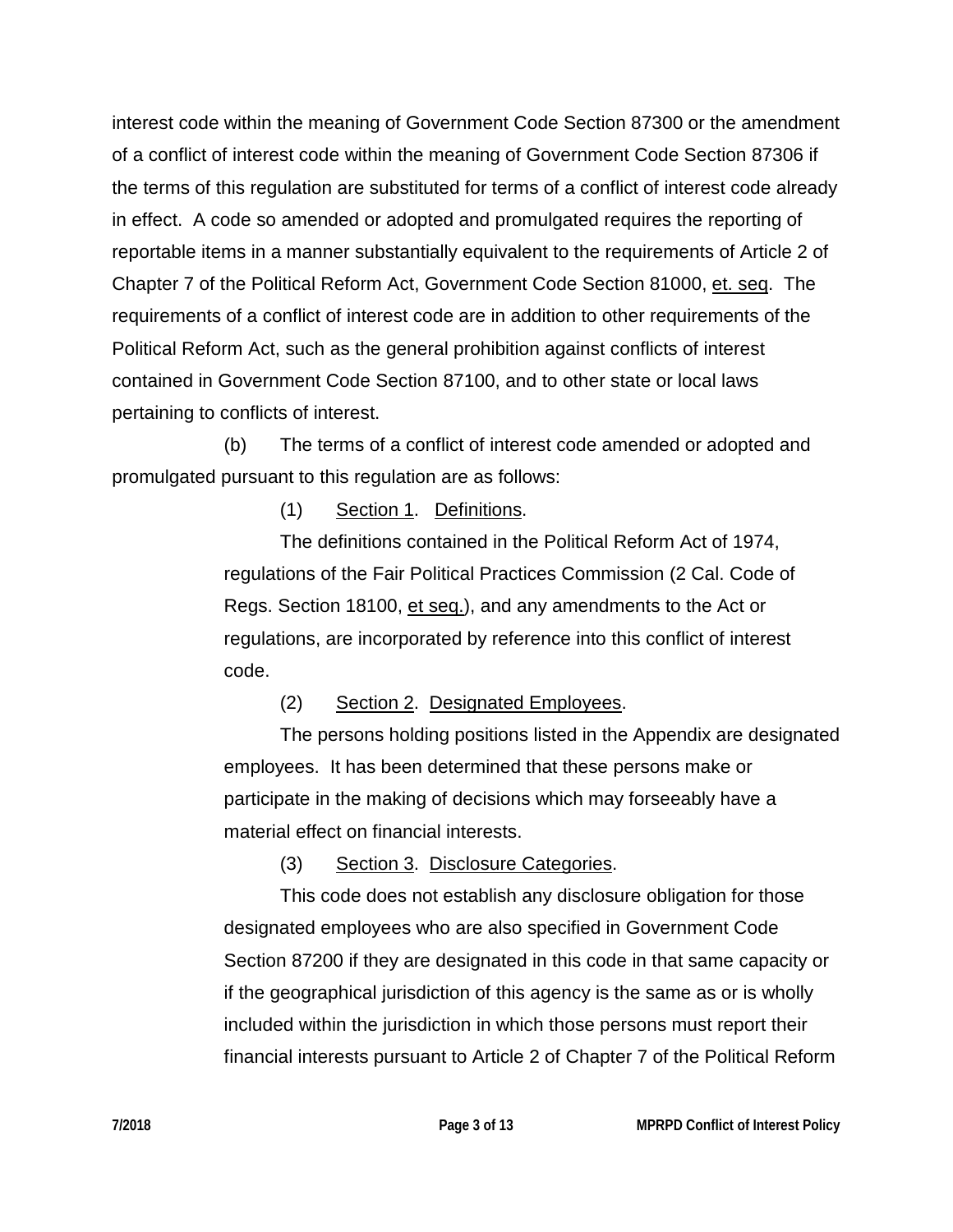Act, Government Code Section 87200, et seq.<sup>1</sup> Such persons are covered by this code for disqualification purposes only. With respect to all other designated employees, the disclosure categories set forth in the Appendix specify which kinds of financial interests are reportable. Such a designated employee shall disclose in his or her statement of economic interests those financial interests he or she has which are of the kind described in the disclosure categories to which he or she is assigned in the Appendix. It has been determined that the financial interests set forth in a designated employee's disclosure categories are the kinds of financial interests which he or she foreseeably can affect materially through the conduct of his or her office.

## (4) Section 4. Statements of Economic Interests: Place of Filing.

The code reviewing body shall instruct all designated employees within its code to file statements of economic interests with the agency or with the code reviewing body, as provided by the code reviewing body in the agency's conflict of interest code.[2](#page-3-1)

# (5) Section 5. Statements of Economic Interests: Time of Filing.

(A) Initial Statements. All designated employees employed by the agency on the effective date of this code, as originally adopted, promulgated and approved by the code reviewing body, shall file statements within 30 days after the effective date of this code. Thereafter, each person already in a position when it is designated by an amendment to this code shall

<span id="page-3-0"></span>I Designated employees who are required to file statements of economic interests under any other agency's conflict of interest code, or under Article 2 for a different jurisdiction, may expand their statement of economic interests to cover reportable interests in both jurisdictions, and file copies of this expanded statement with both entities in lieu of filing separate and distinct statements, provided that each copy of such expanded statement filed in place of an original is signed and verified by the designated employee as if it were an original. See Government Code Section 81004.

<span id="page-3-1"></span>**<sup>7/2018</sup> Page 4 of 13 MPRPD Conflict of Interest Policy** See Government Code Section 81010 and 2 Cal. Code of Regs. Section 18115 for the duties of filing officers and persons in agencies who make and retain copies of statements and forward the originals to the filing officer.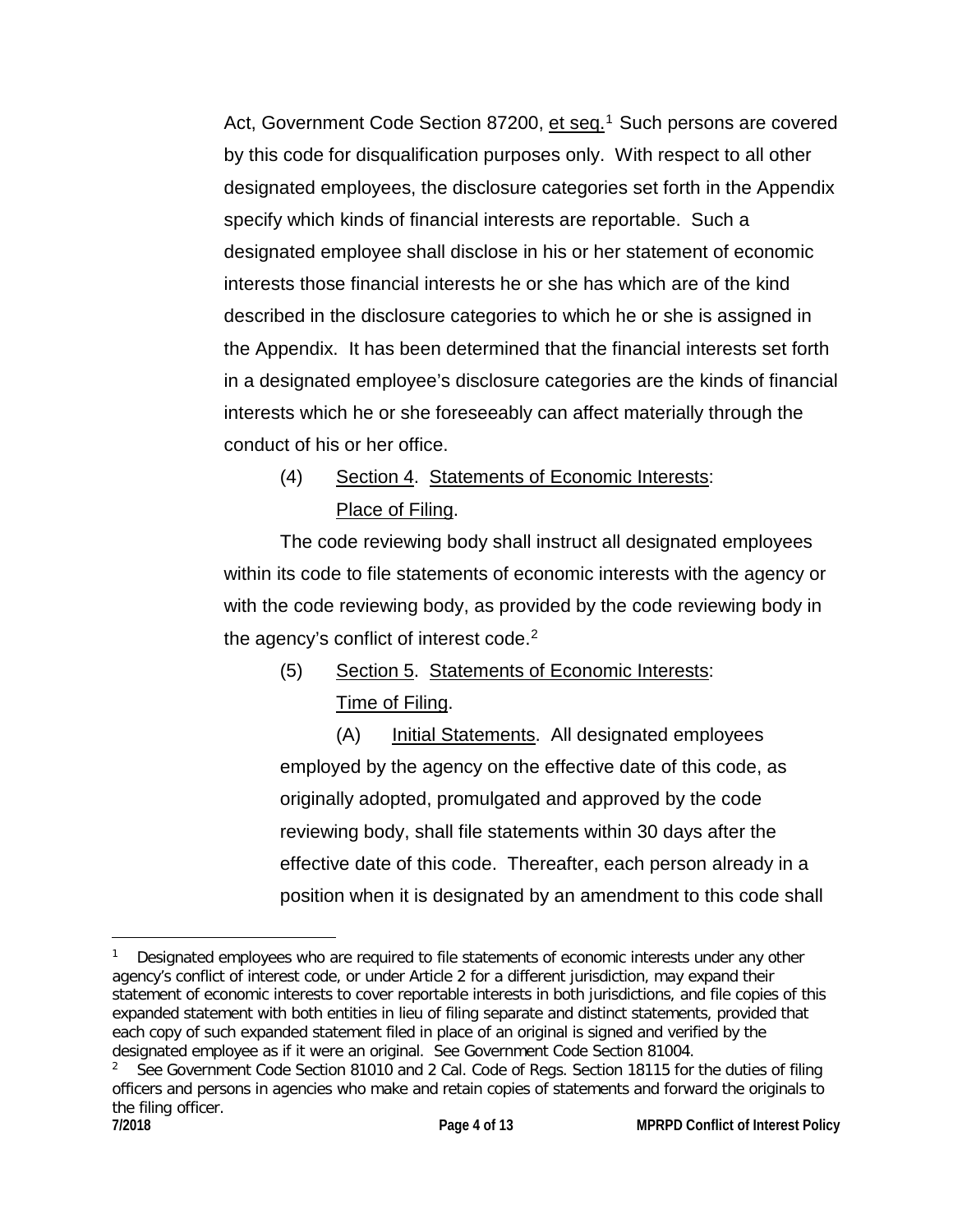file an initial statement within 30 days after the effective date of the amendment.

(B) Assuming Office Statements. All persons assuming designated positions after the effective date of this code shall file statements within 30 days after assuming the designated positions, or if subject to State Senate confirmation, 30 days after being nominated or appointed.

(C) Annual Statements. All designated employees shall file statements no later than April 1.

(D) Leaving Office Statements. All persons who leave designated positions shall file statements within 30 days after leaving office.

## (5.5) Section 5.5. Statements for Persons Who Resign 30 Days After Appointment.

Persons who resign within 30 days of initial appointment are not deemed to have assumed office or left office provided they did not make or participate in the making of, or use their position to influence any decision and did not receive or become entitled to receive any form of payment as a result of their appointment. Such persons shall not file either an assuming or leaving office statement.

(6) Section 6. Contents of and Period Covered by Statements of Economic Interests.

(A) Contents of Initial Statements. Initial statements shall disclose any reportable investments, interests in real property and business positions held on the effective date of the code and income received during the 12 months prior to the effective date of the code.

(B) Contents of Assuming Office Statements. Assuming office statements shall disclose any reportable investments, interests in real property and business positions held on the date of assuming office or, if subject to State Senate confirmation or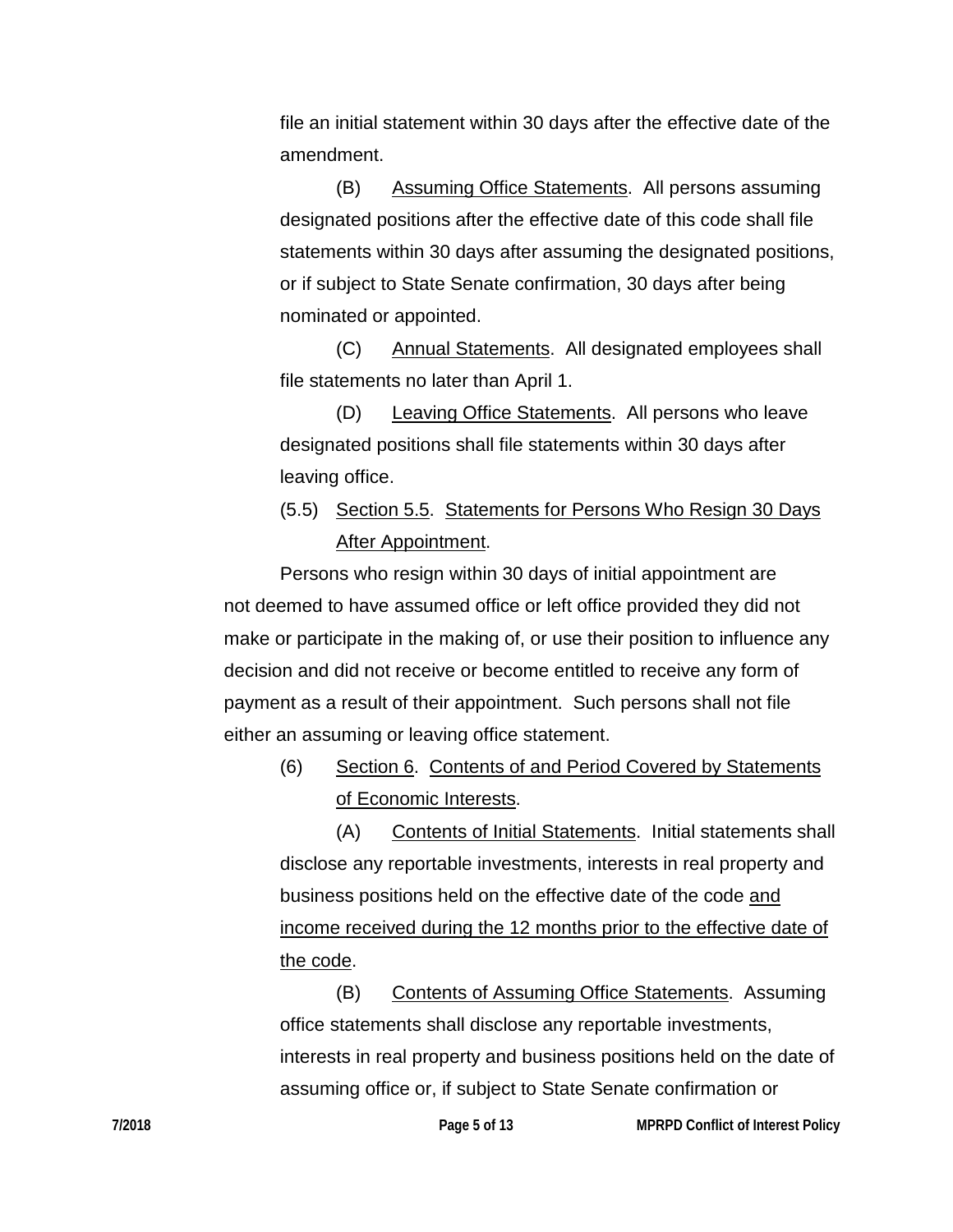appointment, on the date of nomination, and income received during the 12 months prior to the date of assuming office or the date of being appointed or nominated, respectively.

(C) Contents of Annual Statements. Annual statements shall disclose any reportable investments, interests in real property, income and business positions held or received during the previous calendar year provided, however, that the period covered by an employee's first annual statement shall begin on the effective date of the code or the date of assuming office, whichever is later.

(D) Contents of Leaving Office Statements. Leaving office statements shall disclose reportable investments, interests in real property, income and business positions held or received during the period between the closing date of the last statement filed and the date of leaving office.

(7) Section 7. Manner of Reporting.

Statements of economic interests shall be made on forms prescribed by the Fair Political Practices Commission and supplied by the agency, and shall contain the following information:

(A) Investments and Real Property Disclosure. When an investment or an interest in real property<sup>[3](#page-5-0)</sup> is required to be reported,<sup>[4](#page-5-1)</sup> the statement shall contain the following:

> 1. A statement of the nature of the investment or interest;

<span id="page-5-1"></span>**7/2018 Page 6 of 13 MPRPD Conflict of Interest Policy** 4 Investments and interests in real property which have a fair market value of less than \$1,000 are not investments and interests in real property within the meaning of the Political Reform Act. However, investments or interests in real property of an individual include those held by the individual's spouse and dependent children as well as a pro rata share of any investment or interest in real property of any business entity or trust in which the individual, spouse and dependent children own, in the aggregate, a direct, indirect or beneficial interest of 10 percent or greater.

<span id="page-5-0"></span>I 3 For the purpose of disclosure only (not disqualification), an interest in real property does not include the principal residence of a filer.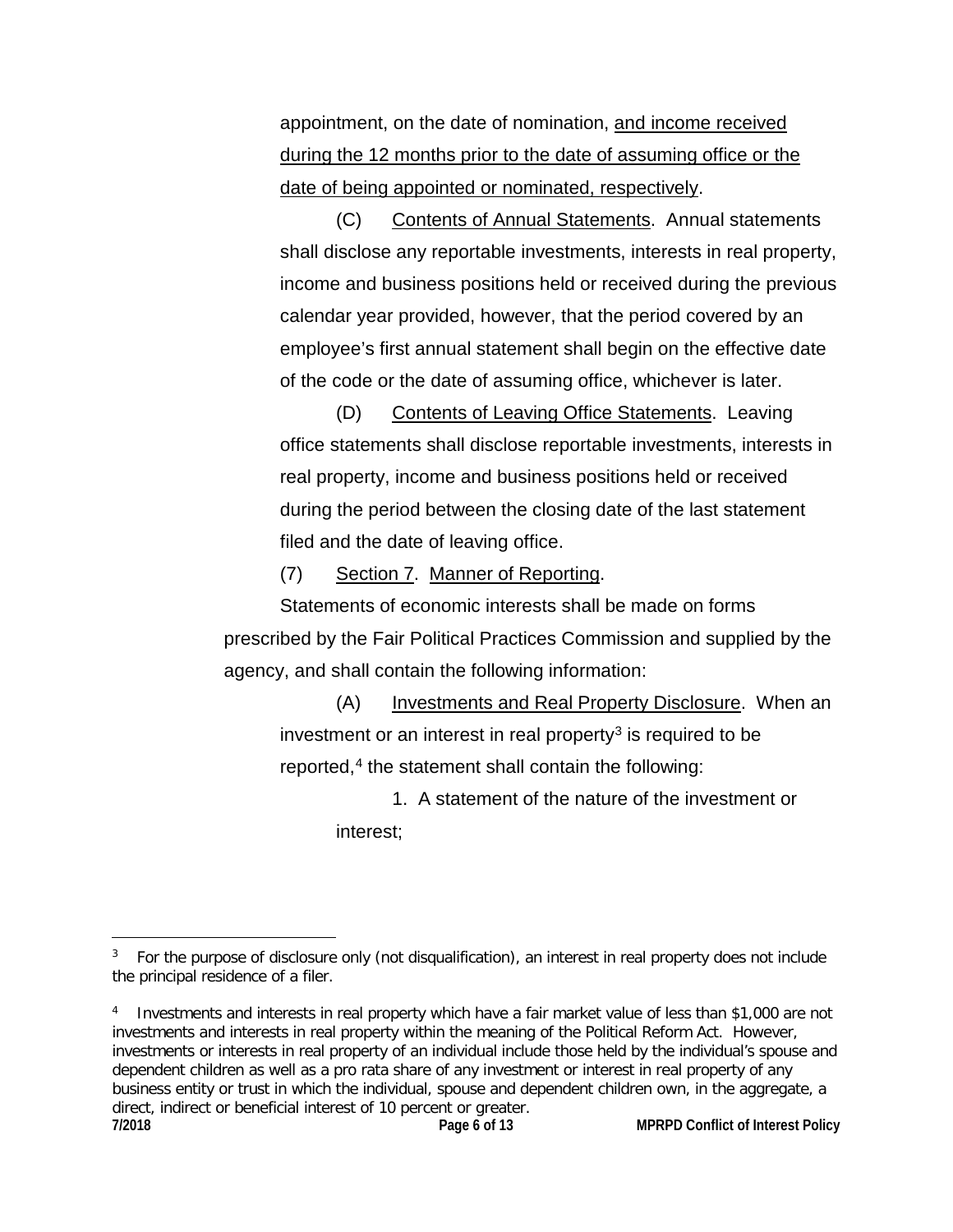2. The name of the business entity in which each investment is held, and a general description of the business activity in which the business entity is engaged;

3. The address or other precise location of the real property;

4. A statement whether the fair market value of the investment or interest in real property exceeds one thousand dollars (\$1,000), exceeds ten thousand dollars (\$10,000), or exceeds one hundred thousand dollars (\$100,000).

(B) Personal Income Disclosure. When personal income is required to be reported,<sup>[5](#page-6-0)</sup> the statement shall contain:

> 1. The name and address of each source of income aggregating two hundred fifty dollars (\$250) or more in value or fifty dollars (\$50) or more in value if the income was a gift, and a general description of the business activity, if any, of each source;

2. A statement whether the aggregate value of income from each source, or in the case of a loan, the highest amount owed to each source, was one thousand dollars (\$1,000) or less, greater than one thousand dollars (\$1,000), or greater than ten thousand dollars (\$10,000);

3. A description of the consideration, if any, for which the income was received;

4. In the case of a gift, the name, address and business activity of the donor and any intermediary through which the gift was made; a description of the gift; the amount or value of the gift; and the date on which the gift was received;

I

<span id="page-6-0"></span><sup>5</sup> A designated employee's income includes his or her community property interest in the income of his or her spouse but does not include salary or reimbursement for expenses received from a state, local or federal government agency.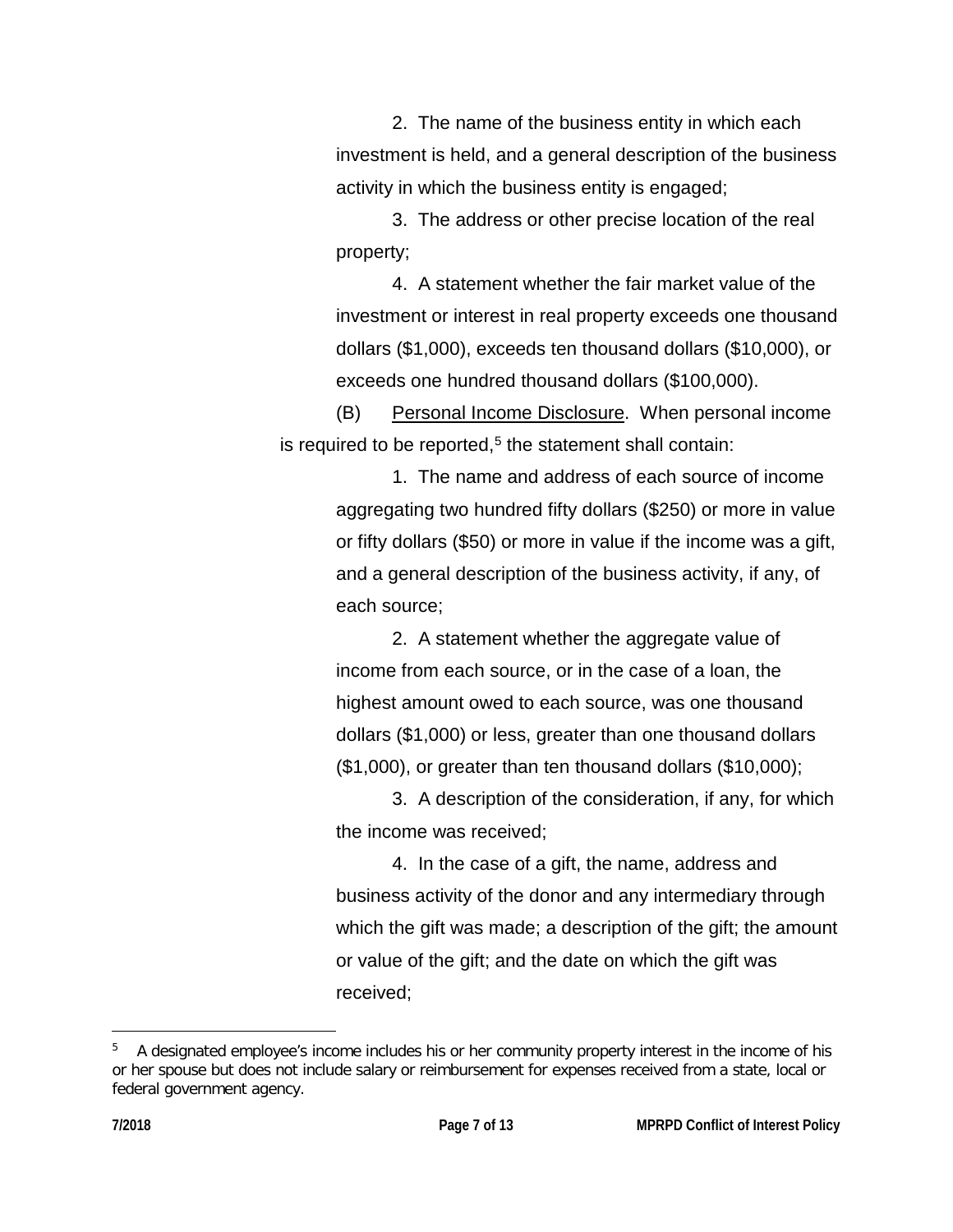5. In the case of a loan, the annual interest rate and the security, if any, given for the loan.

(C) Business Entity Income Disclosure. When income of a business entity, including income of a sole proprietorship, is required to be reported, $6$  the statement shall contain:

1. The name, address, and a general description of the business activity of the business entity;

2. The name of every person from whom the business entity received payments if the filer's pro rata share of gross receipts from such person was equal to or greater than ten thousand dollars (\$10,000).

(D) Business Position Disclosure. When business positions are required to be reported, a designated employee shall list the name and address of each business entity in which he or she is a director, officer, partner, trustee, employee, or in which he or she holds any position of management, a description of the business activity in which the business entity is engaged, and the designated employee's position with the business entity.

(E) Acquisition or Disposal During Reporting Period. In the case of an annual or leaving office statement, if an investment or an interest in real property was partially or wholly acquired or disposed of during the period covered by the statement, the statement shall contain the date of acquisition or disposal.

(8) Section 8. Disqualification.

I

No designated employee shall make, participate in making, or in any way attempt to use his or her official position to influence the making of any governmental decision which he or she knows or has reason to know will have a reasonably foreseeable material financial effect,

<span id="page-7-0"></span>**<sup>7/2018</sup> Page 8 of 13 MPRPD Conflict of Interest Policy** Income of a business entity is reportable if the direct, indirect or beneficial interest of the filer and the filer's spouse in the business entity aggregates a 10 percent or greater interest. In addition, the disclosure of persons who are clients or customers of a business entity is required only if the clients or customers are within one of the disclosure categories of the filer.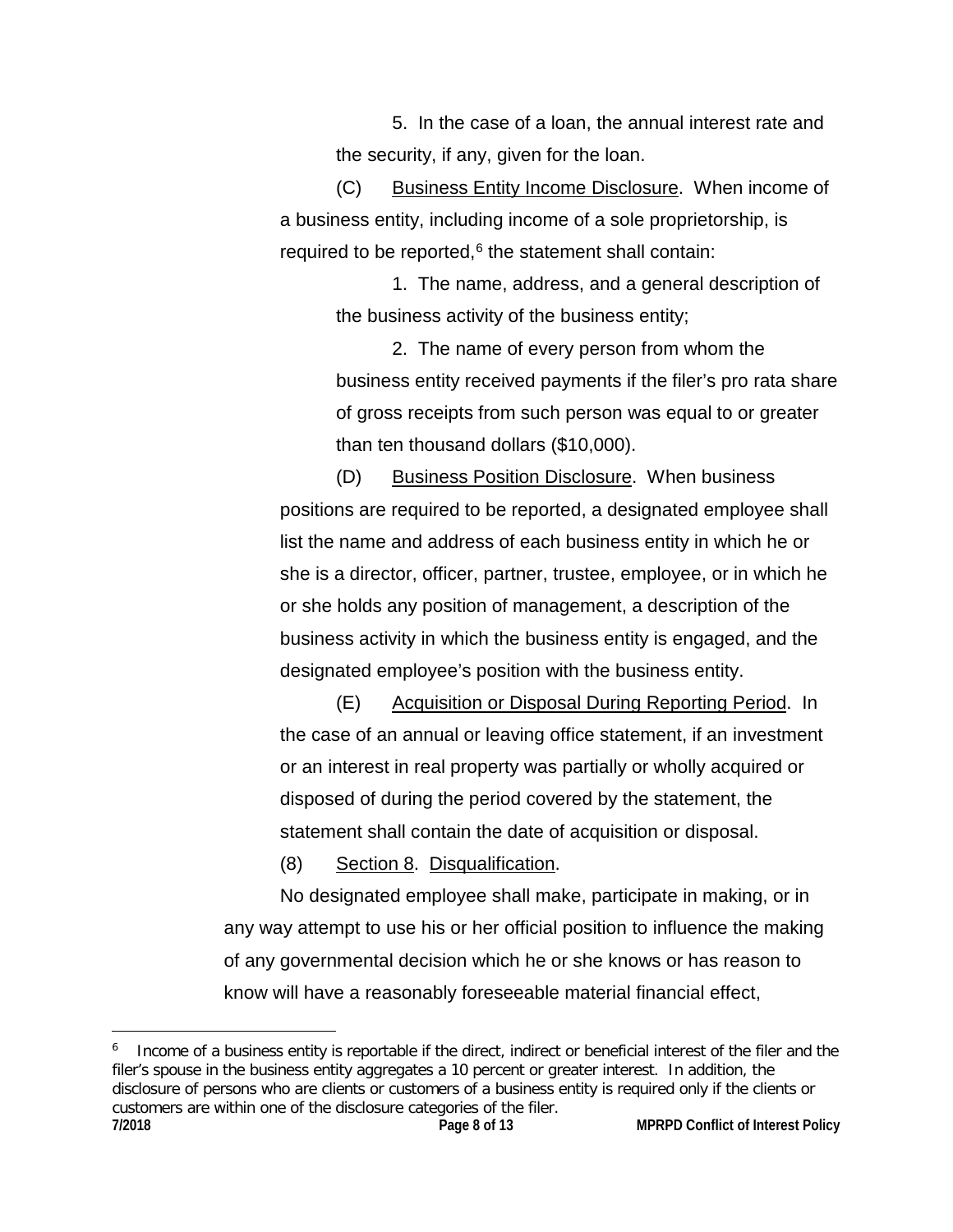distinguishable from its effect on the public generally, on the official, his or her partner, or a member of his or her immediate family or on:

(A) Any business entity in which the designated employee has a direct or indirect investment worth one thousand dollars (\$1,000) or more;

(B) Any real property in which the designated employee has a direct or indirect interest worth one thousand dollars (\$1,000) or more;

(C) Any source of income, other than gifts and other than loans by a commercial lending institution in the regular course of business on terms available to the public without regard to official status, aggregating two hundred fifty dollars (\$250) or more in value provided to, received by or promised to the designated employee within 12 months prior to the time when the decision is made;

(D) Any business entity in which the designated employee is a director, officer, partner, trustee, employee, or holds any position of management; or

(E) Any donor of, or any intermediary or agent for a donor of, a gift or gifts aggregating two hundred fifty dollars (\$250) or more in value provided to, received by, or promised to the designated employee within 12 months prior to the time when the decision is made.

(8.3) Section 8.3. Legally Required Participation.

No designated employee shall be prevented from making or participating in the making of any decision to the extend his or her participation is legally required for the decision to be made. The fact that the vote of a designated employee who is on a voting body is needed to break a tie does not make his or her participation legally required for purposes of this section.

(8.5) Section 8.5. Disqualification of State Officers and Employees.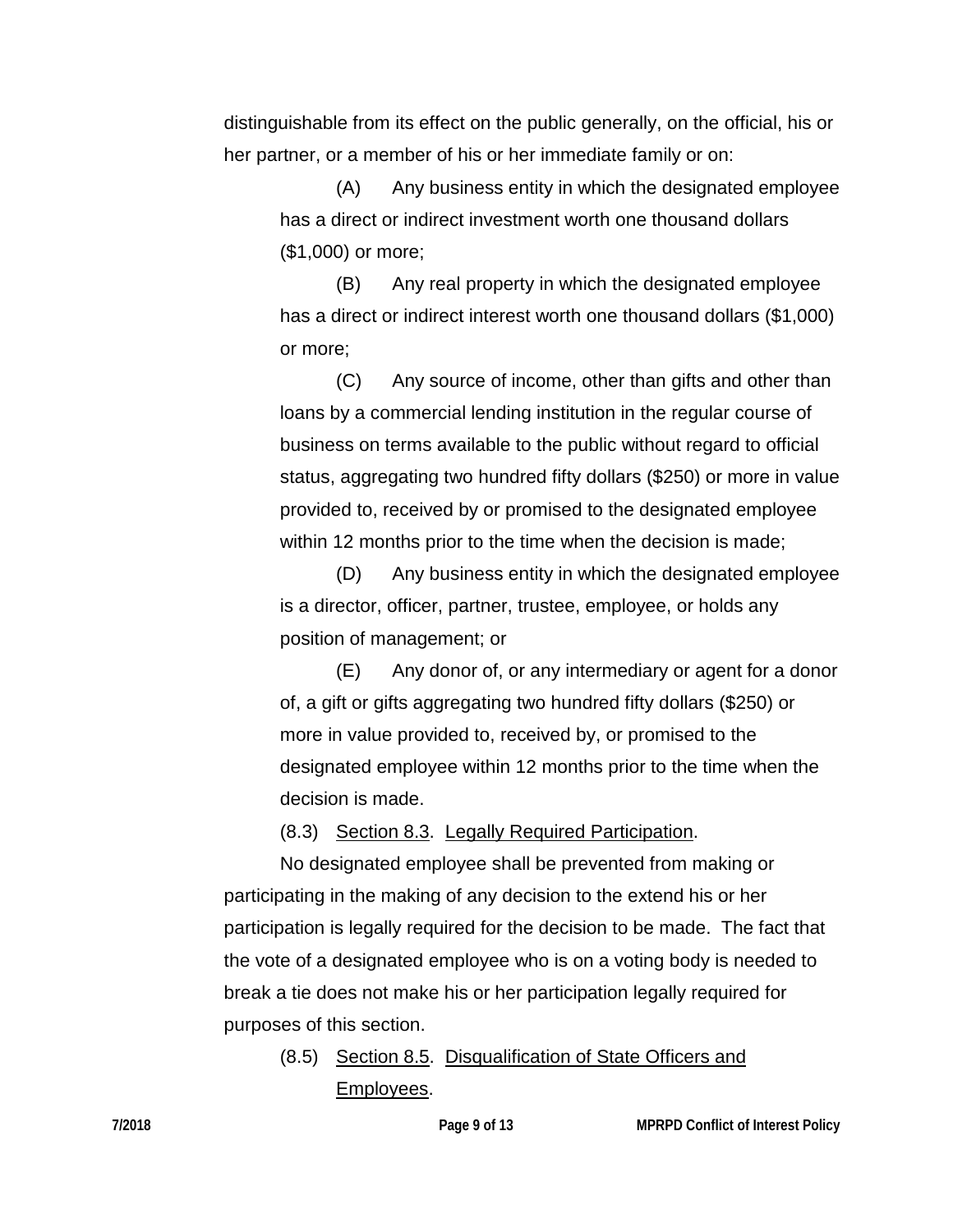In addition to the general disqualification provisions of Section 8, no state administrative official shall make, participate in making, or use his or her official position to influence any governmental decision directly relating to any contract where the state administrative official knows or has reason to know that any party to the contract is a person with whom the state administrative official, his or her partner, or any member of his or her immediate family has, within 12 months prior to the time when the official action is to be taken:

(A) Engaged in a business transaction or transactions on terms not available to members of the public, regarding any investment or interest in real property; or

(B) Engaged in a business transaction or transactions on terms not available to members of the public regarding the rendering of goods or services totaling in value one thousand dollars (\$1,000) or more.

(9) Section 9. Manner of Disqualification.

When a designated employee determines that he or she should not make a governmental decision because he or she has a disqualifying interest in it, the determination not to act must be accompanied by disclosure of the disqualifying interest. In the case of a voting body, this determination and disclosure shall be made part of the agency's official record; in the case of a designated employee who is the head of an agency, this determination and disclosure shall be made in writing to his or her appointing authority; and in the case of other designated employees, this determination and disclosure shall be made in writing to the designated employee's supervisor.

(10) Section 10. Assistance of the Commission and Counsel.

Any designated employee who is unsure of his or her duties under this code may request assistance from the Fair Political Practices Commission pursuant to Government Code Section 83114 or from the attorney for his or her agency, provided that nothing in this section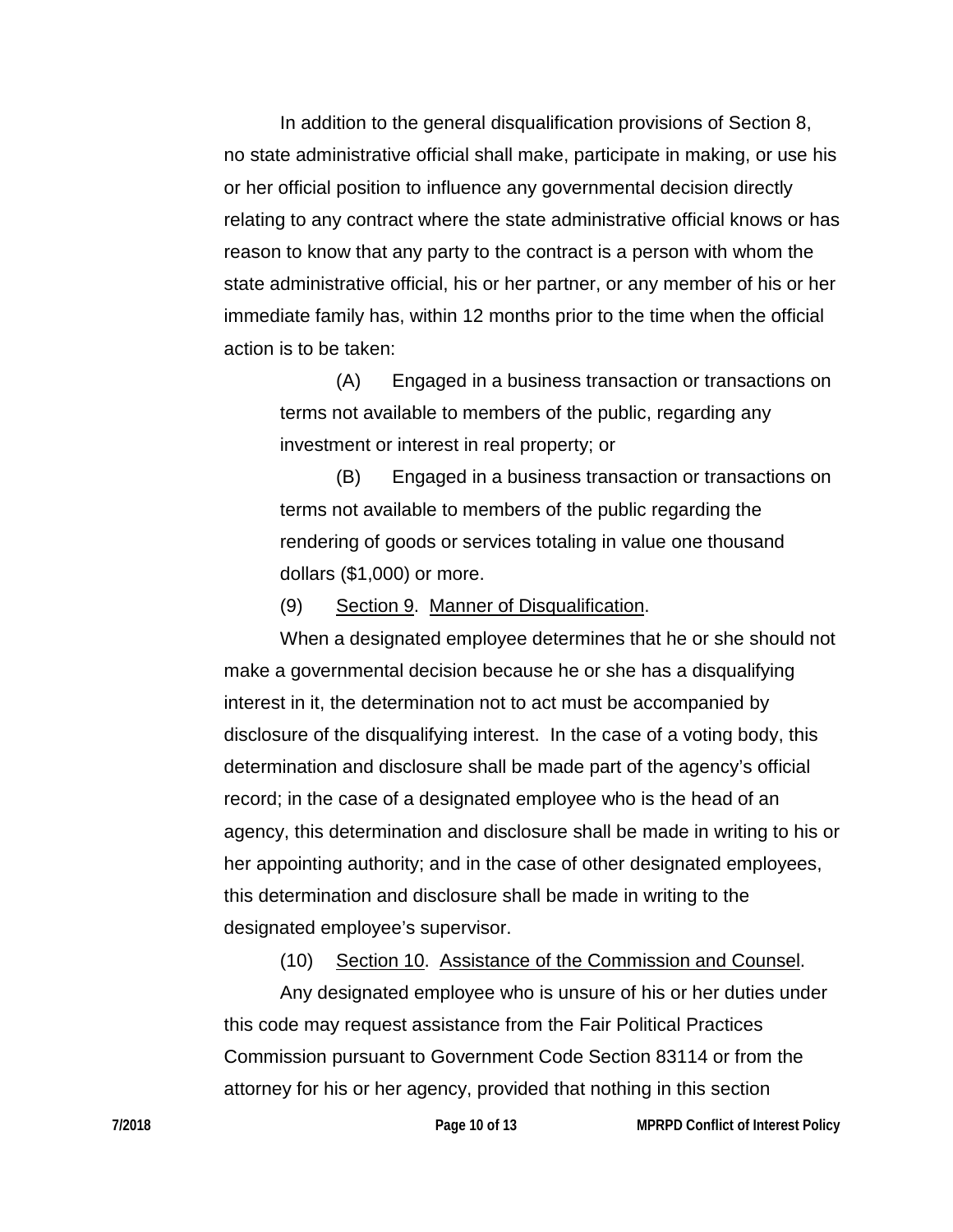requires the attorney for the agency to issue any formal or informal opinion.

(11) Section 11. Violations.

This code has the force and effect of law. Pursuant to Code of Federal Regulations title 2, section § 200.318(c)(1), and applicable State law, designated employees violating any provision of this code are subject to the administrative, criminal and civil sanctions provided in the Political Reform Act, Government Code Sections 81000 – 91014. In addition, a decision in relation to which a violation of the disqualification provisions of this code or of Government Code Section 87100 or 87450 has occurred may be set aside as void pursuant to Government Code Section 91003.

AUTHORITY: Section 83112, Gov. Code REFERENCE: Sections 87300, 87302, Gov. Code

### APPENDIX A – Designated Employees

The following "designated employees" are required to file Statements of Economic Interests in accordance with the provisions of this code and the requirements of the Political Reform Act (Government Code Sections 81000-91015).

| Position                                  | <b>Disclosure Category</b> |
|-------------------------------------------|----------------------------|
| Members of the Board                      |                            |
| <b>General Manager</b>                    |                            |
| Finance & Administrative Services Manager | 1                          |
| <b>Finance Director</b>                   |                            |
| <b>Human Resources Director</b>           |                            |
| <b>General Counsel</b>                    |                            |
| Consultants*                              | 1 or as designated*        |

\*Consultants to the District shall be subject to disclosure under Category 1, subject to the following limitation:

**7/2018 Page 11 of 13 MPRPD Conflict of Interest Policy** The General Manager may determine in writing that a particular consultant, although a "Designated Employee", is hired to perform a range of duties that is limited in scope and thus is not required to fully comply with the disclosure requirements of Category 1. In such cases, the General Manager may designate a different disclosure requirement. Such designation must be made in writing and shall include a description of the consultant's duties and, based upon the description, a statement of the extent of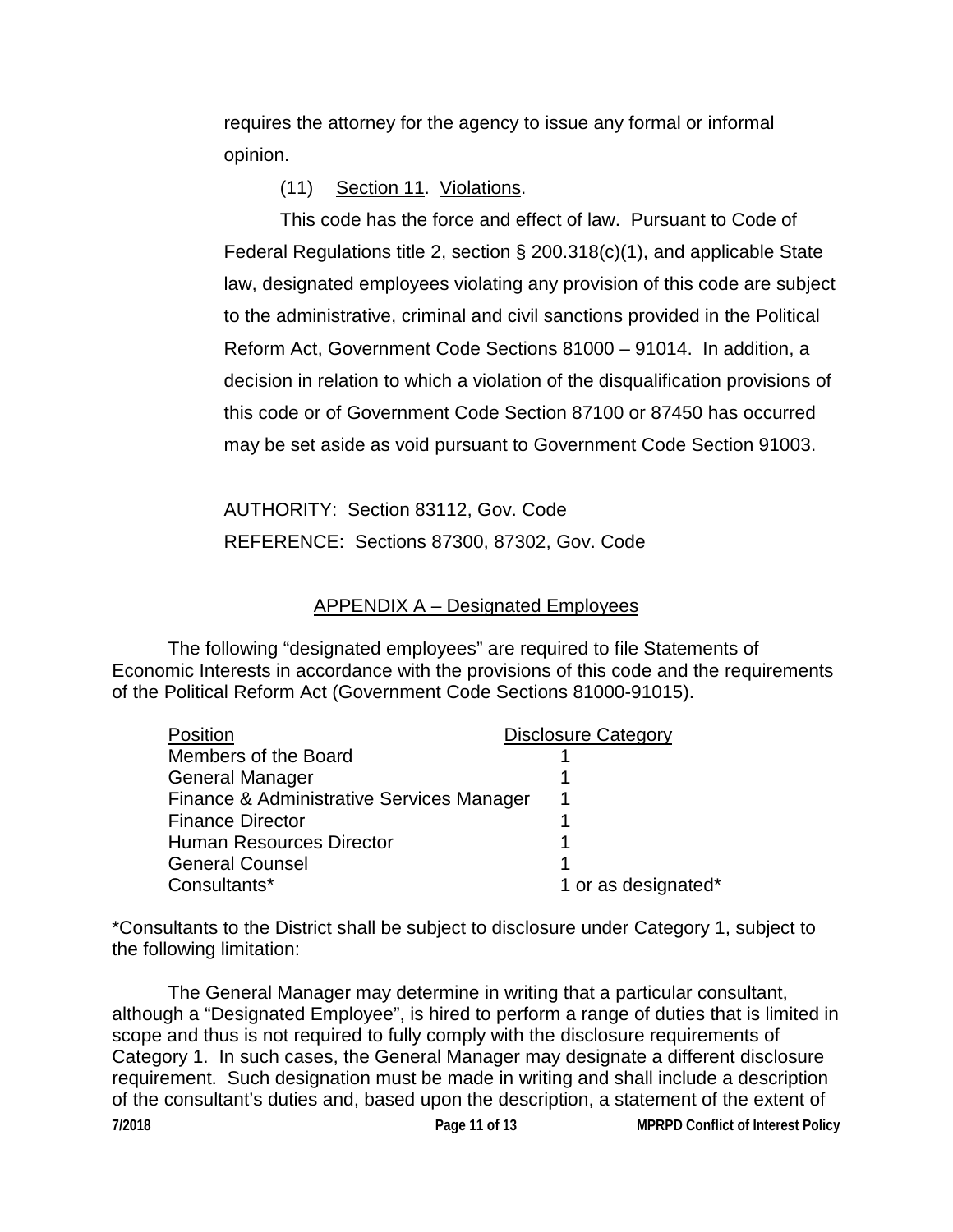the consultant's disclosure requirements. The General Manager's designation must be filed in advance of disclosure by the consultant, with the District's conflict of interest code and also filed with the code reviewing body and must be delivered to the consultant along with a copy of the conflict of interest code and the manual and forms for disclosure (FPPC Form 730).

### APPENDIX B – Disclosure Categories

Category 1 – Designated employees who are assigned this disclosure category must disclose all sources of income, including gifts and loans, situated in or doing business in the jurisdiction of the District, or which have done business in the jurisdiction within the preceding two years or which plan to do business in the jurisdiction in the future. Income disclosure must also include reportable sources of income to any business entity in which the designated employee owns a 10% or greater interest, if the interest is worth at least \$1,000. The term "income" is defined in Government Code Section 82030; the definition is incorporated herein by reference.

Designated employees who are assigned this disclosure category must also disclose all investments of \$1,000 or more in any business entity, if the business entity or any parent, subsidiary or otherwise related business entity has an interest in real property in the jurisdiction, or does business or plans to do business in the jurisdiction, or has done business within the jurisdiction at any time during the two years prior to the time a statement is filed under this code. The term "investment" is defined in Government Code Section 82034; the definition is incorporated herein by reference.

Designated employees who are assigned this disclosure category must also disclose all interests in real property worth \$1,000 or more which are located within the jurisdiction of the District or within a two-mile radius extending around the boundaries of the District. The term "interest in real property" is defined in Government Code Section 82033; the definition is incorporated herein by reference.